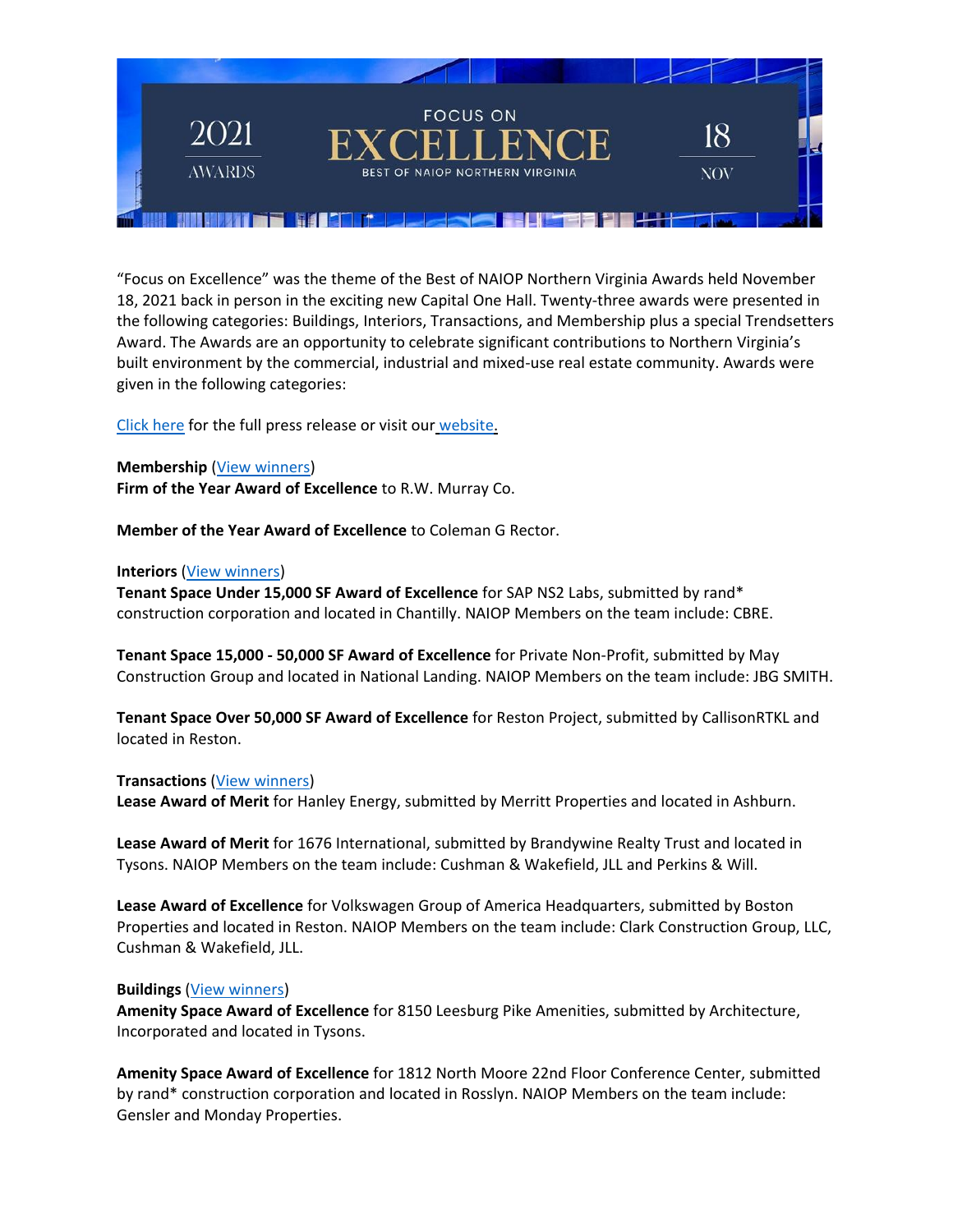*PRESS RELEASE Best of NAIOP Northern Virginia Awards November 18, 2021 Page 2*

**Capital Improvement Non-Institutional Award of Excellence** for Ballston Point, submitted by HITT Contracting Inc. and located in Ballston. NAIOP Members on the team include: Gensler and The Pinkard Group.

**Adaptive Re-Use Award of Excellence** for The Loft, submitted by Regency Centers, LP and located in Clarendon. NAIOP Members on the team include: Avison Young, Bowman, CBRE, LF Jennings and Walsh Colucci Lubeley & Walsh, PC.

**Adaptive Re-Use Award of Excellence** for 1770 Crystal Drive, submitted by Clark Construction Group, LLC and located in National Landing. NAIOP Members on the team include: Gensler, GHT Limited and JBG SMITH.

**Data Center Award of Merit** for Digital Realty Building R, submitted by HITT Contracting Inc. and located in Sterling.

**Hospitality Award of Excellence** for The Watermark Hotel, submitted by Capital One and located in Tysons. NAIOP Members on the team include: B.F. Saul Hospitality, Cushman & Wakefield, Gensler, The Whiting-Turner Contracting Company.

**Retail Award of Merit** for Assembly, submitted by Cooper Carry and located in Rosslyn. NAIOP Members on the team include: American Real Estate Partners (AREP) and DPR Construction.

**Build-to-Suit Institutional Award of Excellence** for Woodlawn Fire Station #24 Replacement, submitted by Fairfax County Department of Public Works and Environmental Services and located in Fairfax. NAIOP Members on the team include: Scheibel Construction.

**Build-to-Suit Non-Institutional Award of Excellence** for Carpenter's Shelter and The Bloom at Braddock, submitted by Cooper Carry and located in Alexandria. NAIOP Members on the team include: Bowman, Davis Utilities and The Whiting-Turner Contracting Company.

**Build-to-Suit Non-Institutional Award of Excellence** for APTA Centennial Center, submitted by Orr Partners and located in Potomac Yard. NAIOP Members on the team include: Davis Construction, Gensler, JBG SMITH, Meany & Oliver and Walsh Colucci Lubeley & Walsh, PC.

**Multi-Family Residential Award of Excellence** for HHMI Janelia Research Campus Apartments, submitted by WDG Architecture and located in Ashburn. NAIOP Members on the team include: Dewberry, Skanska USA Building and The Whiting-Turner Contracting Company.

**Mixed-Use Project Award of Excellence** for Capital One Center, submitted by Capital One and located in Tysons. NAIOP Members on the team include: B.F. Saul Hospitality, Cushman & Wakefield, Gensler, HGA and The Whiting-Turner Contracting Company.

**Office Award of Excellence** for Reston Town Center Expansion, submitted by Clark Construction, LLC and located in Reston. NAIOP Members on the team include: Boston Properties, Cooper Carry, Cushman & Wakefield, Dewberry, Gensler and JLL.

**Trendsetter Award of Excellence** for Capital One Hall.